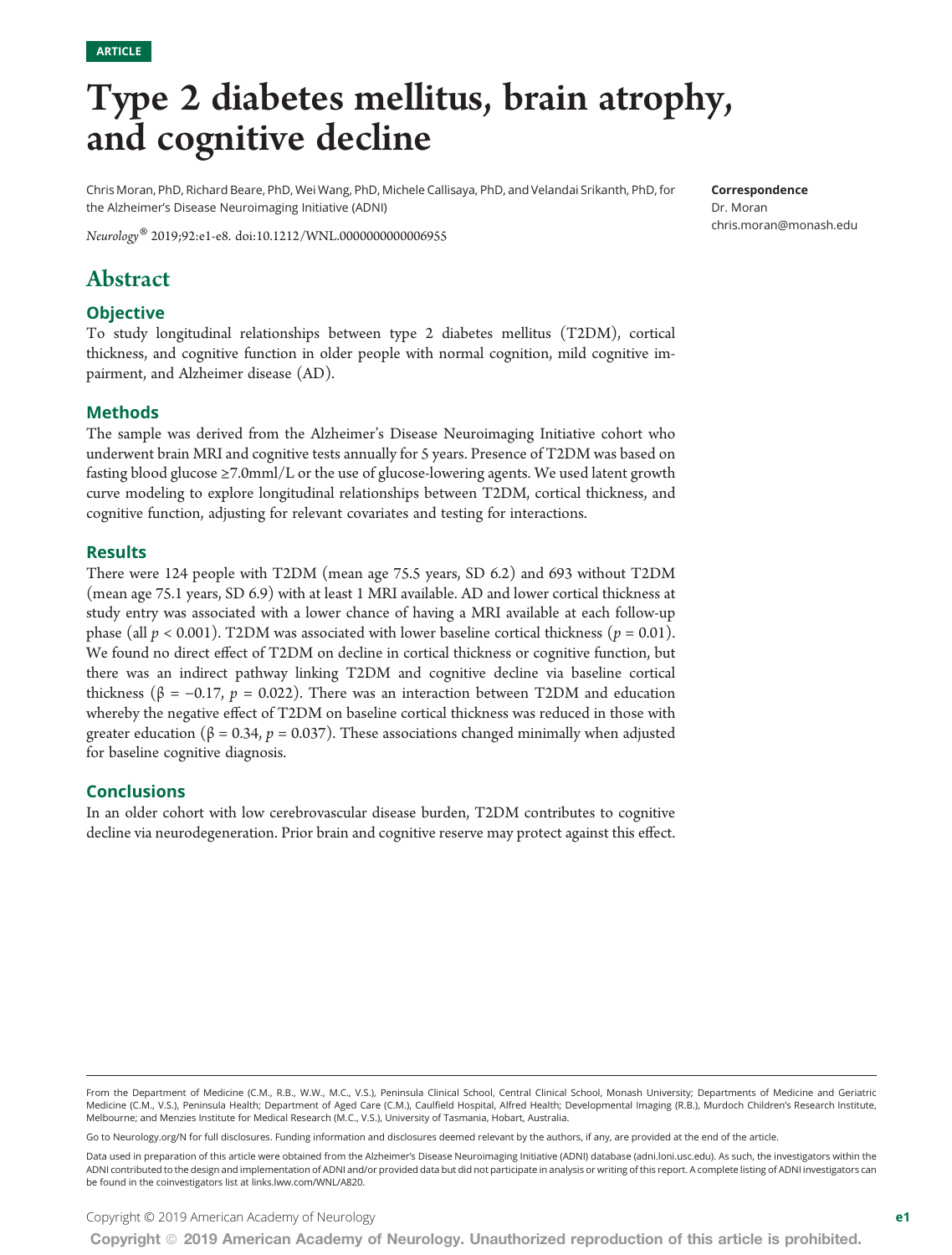# **Glossary**

AD = Alzheimer disease; ADNI = Alzheimer's Disease Neuroimaging Initiative; APOE<sup>4</sup> <sup>=</sup> APOE <sup>e</sup>4; CFA = confirmatory factor analysis; CFI = comparative fit index; LGCM = latent growth curve model; MAR = missing at random; MCI = mild cognitive impairment;  $MI =$  multiple imputation;  $MLR =$  maximum likelihood estimation with robust standard errors;  $RMSEA =$  root mean square error of approximation; SRMR = standardized root mean square residual; T2DM = type 2 diabetes mellitus; TLI = Tucker-Lewis index; WAIS-R = Wechsler Adult Intelligence Scale–Revised.

Type 2 diabetes mellitus (T2DM) is associated with as much as twofold increased risk of dementia and Alzheimer disease  $(AD)$  dementia, $1-3$  and may present an important modifiable risk factor for reducing the population burden of dementia.<sup>4</sup> There is limited understanding about mechanisms underlying this association, which likely involve both cerebrovascular disease and neurodegeneration.<sup>2</sup> Most published studies,<sup>5,6</sup> including ours,<sup>7,8</sup> have demonstrated cross-sectional associations of T2DM with poorer cognitive function or lower brain volumes. T2DM has also been shown to be associated with greater cognitive decline<sup>9</sup> and in a few studies with greater brain atrophy.<sup>10-12</sup> However, there are no published studies examining brain atrophy and cognitive decline together in T2DM, and it is unknown if brain atrophy mediates the relationship between T2DM and cognitive decline.<sup>13</sup>

There are no data exploring the influence of T2DM on the trajectories of brain atrophy in the presence of mild cognitive impairment (MCI) or AD dementia, where one would expect to see acceleration of brain atrophy. In the Alzheimer's Disease Neuroimaging Initiative (ADNI) sample, which was selected to exclude those with significant cerebrovascular disease, we demonstrated lower cortical thickness in those with  $T2DM$ .<sup>7</sup> In that analysis, although cortical thickness itself was lower in MCI and AD dementia compared with those with normal cognition, the association of T2DM with cortical thickness was independent of cognitive diagnosis.<sup>7</sup> We aimed to build upon this work and study whether the presence of T2DM was associated with acceleration of cortical thinning and consequent cognitive decline in the ADNI sample.

# Methods

The data used for this analysis were obtained from the ADNI database [\(ida.loni.usc.edu](https://ida.loni.usc.edu)).<sup>14</sup> ADNI was launched in 2003 with the primary aim of identifying MRI, PET, CSF, biochemical, clinical, and neuropsychological biomarkers of progression of MCI to AD dementia.<sup>14</sup> ADNI aimed to recruit 800 adults between the ages of 55 and 90 years with 400 people with MCI, 200 people with early probable AD dementia, and 200 normal controls. These cognitive diagnoses were based on the National Institute of Neurologic and Communicative Disorders and Stroke/Alzheimer's Disease and Related Disorders Association.<sup>15</sup> Those with MCI had memory complaints<sup>16</sup> but no significant functional impairment based on Clinical Dementia Rating.<sup>17</sup> Participants were excluded if they were at high risk of cerebrovascular disease

contributing to cognitive impairment defined by Hachinski ischemic score<sup>18</sup> >4, were unable to undergo MRI, had other neurologic disorders, active depression, history of psychiatric diagnosis, or alcohol or substance dependence in the last 2 years, had less than 6 years of education, or were not fluent in English or Spanish.

## Standard protocol approvals, registrations, and patient consents

Written informed consent was obtained from all participants. Full details of ethics approval, study design, participant recruitment, and clinical testing have been published previously and are available at [adni-info.org.](http://www.adni-info.org/)

## Clinical and genetic data

Data on demographic information, medical history, APOE <sup>e</sup><sup>4</sup> (APOE4) genotype, baseline cognitive diagnosis (AD, MCI, or cognitively normal), fasting venous blood glucose levels, and medication use were downloaded from the ADNI clinical data database in August 2013. We assigned diabetes status based on fasting blood glucose ≥7.0 mml/L as per American Diabetes Association guidelines<sup>19</sup> or the use of glucose-lowering agents. APOE4 genotyping was performed on venous blood-derived DNA at the ADNI Biomarker Core Laboratory (University of Pennsylvania) and participants deemed APOE4 positive if they carried at least one APOE4 allele.

#### MRI scans and image processing

The process for MRI acquisition has been described previously in ADNI publications.<sup>20,21</sup> In brief, all ADNI participants had a 1.5T MRI performed at either screening or baseline visits between August 2005 and October 2007. The ADNI project offers scans that have been preprocessed (gradient warping, scaling, B1 correction, and N3 inhomogeneity correction) to correct for different scanners across sites. $22$  In our imaging laboratory, we used the FreeSurfer v5.3 ([surfer.nmr.mgh.har](http://surfer.nmr.mgh.harvard.edu/)[vard.edu/](http://surfer.nmr.mgh.harvard.edu/)) longitudinal processing pipeline to estimate mean cortical thickness, supratentorial brain volume, ventricular volume, and total intracranial volume. Participants with only baseline MRI were processed using the single time point template creation option [\(surfer.nmr.mgh.harvard.edu/fswiki/](https://surfer.nmr.mgh.harvard.edu/fswiki/LongitudinalProcessing) [LongitudinalProcessing](https://surfer.nmr.mgh.harvard.edu/fswiki/LongitudinalProcessing)), ensuring that all scans received the same processing steps.

## Neuropsychological assessment

The neuropsychological assessment procedures have been described in previous ADNI publications.<sup>23</sup> In brief, the following cognitive assessments were used in our analysis: American

Copyright © 2019 American Academy of Neurology. Unauthorized reproduction of this article is prohibited.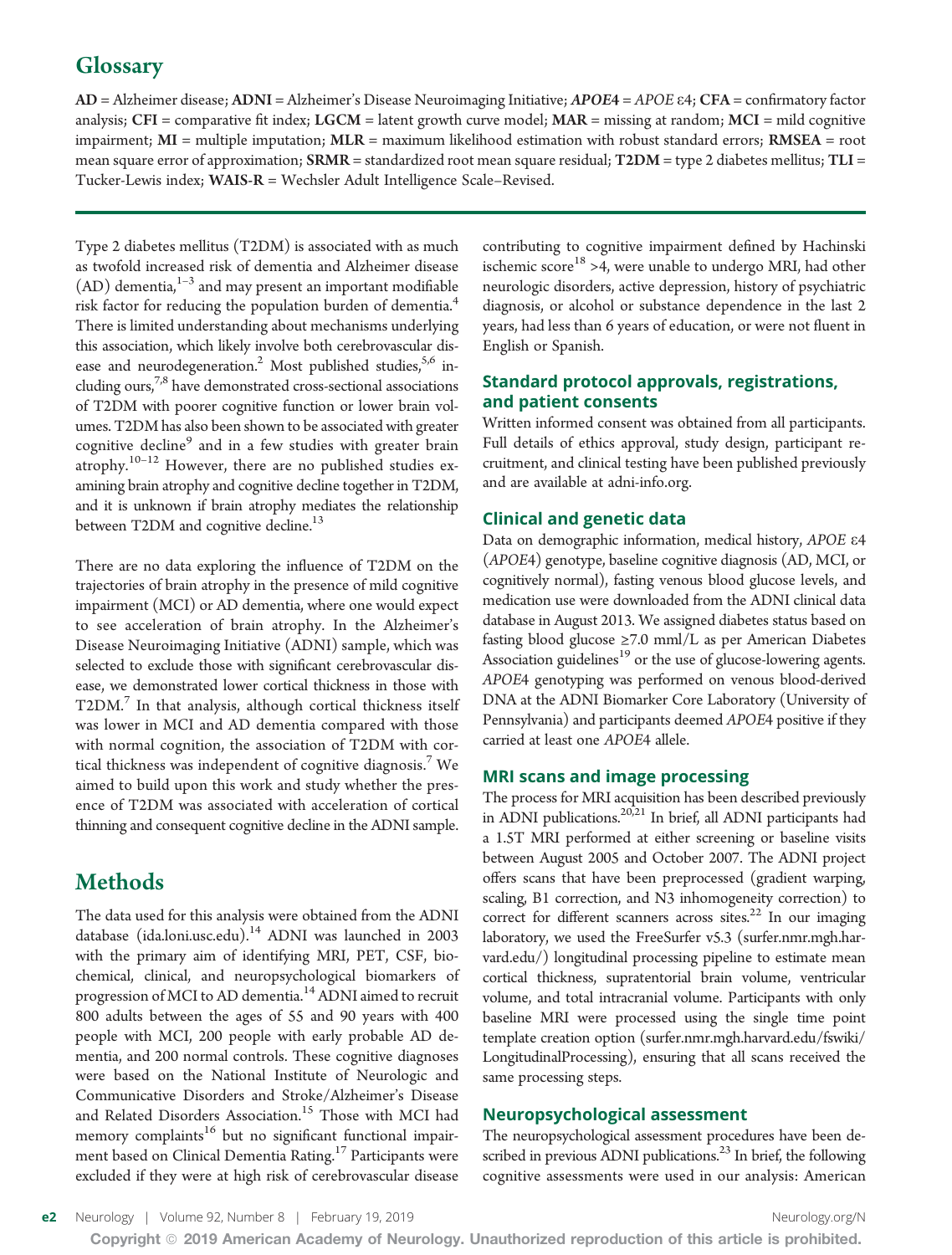National Reading Test (premorbid intelligence), Rey Auditory Verbal Learning Test (short-term memory), Boston Naming Test (word retrieval), category fluency (verbal fluency), Clock Drawing Test (visuospatial function), Alzheimer's Disease Assessment Scale–cognitive subscale, Construction Praxis Test (conceptual and motor spatial function), Digit Span forwards (attention) and backwards (working memory) tasks, Trail-Making Test A & B (motor speed and attention), Wechsler Adult Intelligence Scale–Revised (WAIS-R) symbol substitution test, and Wechsler Memory Scale–Revised  $(memory)<sup>24</sup>$ 

#### Data analysis

Student t test and  $\chi^2$  tests were applied to compare baseline demographic, clinical, and cognitive variables between T2DM and non-T2DM groups.

#### Confirmatory factor analysis (CFA)

CFA was conducted using the baseline cognitive data to reduce the large number of cognitive tests to a single latent variable for each timepoint. Maximum likelihood estimation with robust standard errors (MLR) was used that is robust to non-normally distributed data. The CFA model was evaluated using a set of fit indices, including  $\chi^2$  statistics, its accompanying significance tests and scaling correction factor for MLR, root mean square error of approximation (RMSEA) with its 90% confidence interval, standardized root mean square residual (SRMR), Tucker-Lewis index (TLI), and comparative fit index (CFI).<sup>25</sup> Adequate model fit was considered likely with  $\chi^2$  probability  $p > 0.05$  or scaling correction factor for MLR > 0.05, RMSEA < 0.05, SRMR < 0.05, TLI > 0.95, and CFI > 0.95.

#### Multiple imputation (MI)

We used MI to accommodate for the common issue of participant attrition in longitudinal studies. MI is increasingly becoming the preferred approach to handle missing values as it allows more accurate estimates, increases the statistical power to detect associations, and improves the generalizability of results. $26$  We performed the MI using a 2-stage sequence.<sup>27</sup> First, missing data in the repeated measures of cortical thickness and cognitive function were imputed based on the characteristics of the nonmissing data at each time point and the covariates T2DM, sex, education, age, APOE4 status, and cognition. This was done 5 times to create 5 different plausible imputed datasets<sup>28</sup> using Bayesian estimation. Second, the model was fitted separately to each of the 5 complete datasets (incorporating observed and imputed values). The results were combined using the MI combining rules<sup>29</sup> to give parameter estimates and standard errors that account for the uncertainty due to the missing data.

We used a parallel process latent growth curve model  $(LGCM)^{30}$  to examine the relationships between covariates (i.e., T2DM, sex, education, age, APOE4), cortical thickness, and cognitive function. These associations were identified in previous work. $9-12$  The use of such specified models appears

to be more accurate than any of the unrestricted model imputations.<sup>31</sup>

An assumption of MI is that data are missing at random (MAR). Although MAR is empirically unverifiable,<sup>28</sup> we carried out sensitivity analyses using Diggle-Kenward selection models to explore whether missing data were ignorable. $32$ 

All analyses were conducted via statistical programs of SPSS  $25^{33}$  and Mplus 8.1.<sup>34</sup>

The data used in this study are available via Laboratory of Neuroimaging Image & Data Archive on application [adni.loni.](http://adni.loni.usc.edu/data-samples/access-data/) [usc.edu/data-samples/access-data/](http://adni.loni.usc.edu/data-samples/access-data/)

## Results

There were 817 people with at least 1 brain MRI scan available. Table 1 describes the characteristics of the study participants at study commencement. There were 124 people with T2DM (mean age 75.5 years [SD 6.2]) and 693 people without T2DM (mean age 75.1 years [SD 6.9]). Those with T2DM were more likely to be male (69%) compared with those without T2DM (male 56%). As expected, those with T2DM had greater fasting blood glucose levels and body mass index than those without T2DM. A total of 75 participants used oral hypoglycemic agents to control their T2DM and 10 used insulin (5 of whom were also on oral agents). The numbers and proportions of T2DM in each cognitive diagnostic group were 38/228 (17%) among cognitively normal controls, 59/398 (15%) among those with MCI, and 27/191 (14%) among those with AD dementia.

Data were available for 620 participants at 12 months follow up, 487 at 24 months, 302 at 36 months, 198 at 48 months, and 56 at 60 months. The mean follow-up time was 30 (SD 20.5) months. Table 2 summarizes the numbers and characteristics of people who did and did not have MRI scans available at each time point. The number of people with brain MRI available at each time point decreased over time, more so among those with T2DM than those without T2DM ( $p =$ 0.001). There were no differences in age between those who did or did not have MRI scans available. However, the presence of AD and lower cortical thickness at study entry was associated with a greater chance of not having a brain MRI available at each follow-up phase (all  $p < 0.001$ ).

#### CFA of cognitive measures

Factor analysis generated a single factor to summarize global cognitive function represented by 5 test scores: 30 minutes recall Auditory Verbal Reading Test, Boston Naming task, WAIS-R symbol substitution score, and category fluency. The model fitted the baseline data well,  $\chi^2$  (5) = 32.14, p = 0.00, with a scaling correction factor for MLR of 0.93, SRMR = 0.02, CFI = 0.98, TLI = 0.96, RMSEA = 0.08 (0.06–0.11). All standardized factor loadings were above 0.60.

[Neurology.org/N](http://neurology.org/n) Neurology | Volume 92, Number 8 | February 19, 2019 **e3**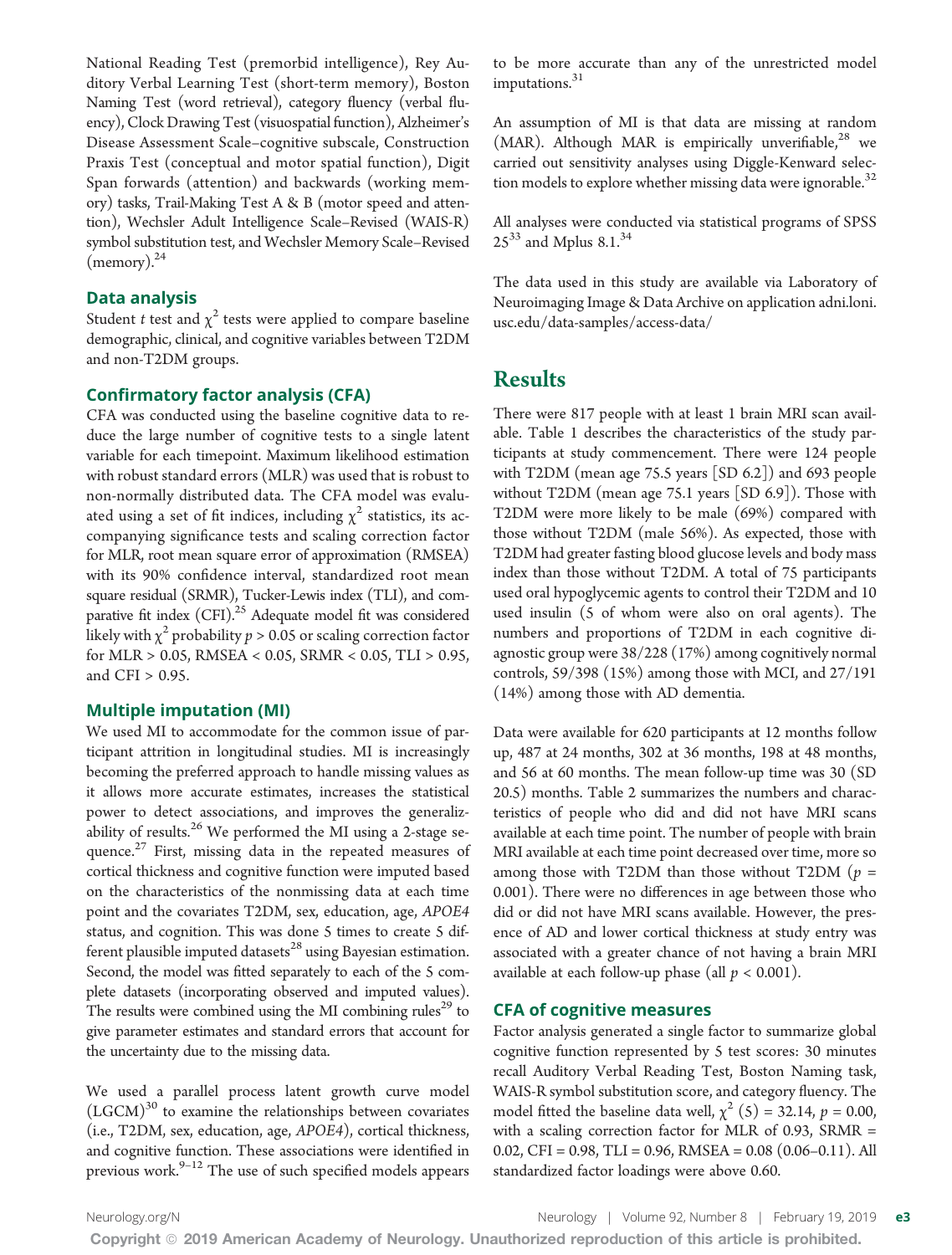#### Table 1 Baseline sample characteristics

|                                                    | T2DM<br>$(n = 124)$ .<br>mean (SD)<br>or n (%) | <b>No T2DM</b><br>$(n = 693)$ .<br>mean (SD)<br>or n (%) | p Value |
|----------------------------------------------------|------------------------------------------------|----------------------------------------------------------|---------|
| Age, y                                             | 75.5 (6.2)                                     | 75.1 (6.9)                                               | 0.59    |
| Female                                             | 39 (31)                                        | 303 (44)                                                 | 0.01    |
| Formal education, y                                | 15.1(3.5)                                      | 15.6 (3.0)                                               | 0.07    |
| Fasting glucose, mmol/L                            | 7.34 (2.33)                                    | 5.30(0.73)                                               | < 0.001 |
| Average SBP, mm Hg                                 | 137 (17)                                       | 135 (18)                                                 | 0.24    |
| Average DBP, mm Hg                                 | 74 (10)                                        | 75 (10)                                                  | 0.85    |
| Weight, kg                                         | 80.7 (16.6)                                    | 74.0 (14.0)                                              | < 0.001 |
| <b>Body mass index</b>                             | 28.0 (4.8)                                     | 26.3(4.2)                                                | < 0.001 |
| <b>MRI</b> infarct                                 | 11(9)                                          | 55(8)                                                    | 0.73    |
| <b>Smoker</b>                                      | 42 (34)                                        | 281 (41)                                                 | 0.16    |
| <b>MMSE</b> score                                  | 26.2(3.4)                                      | 26.2(3.6)                                                | 0.98    |
| <b>ADAS-cog score</b>                              | 11.7(6.5)                                      | 11.7(6.4)                                                | 0.95    |
| <b>Oral diabetes medications</b>                   | 75 (60)                                        |                                                          |         |
| Insulin use                                        | 10(8)                                          |                                                          |         |
| Insulin and oral agent                             | 5(4)                                           |                                                          |         |
| <b>APOE4 status</b>                                | 57 (46)                                        | 343 (49)                                                 | 0.74    |
| <b>Cognitive diagnoses</b>                         |                                                |                                                          |         |
| Normal control ( $n = 228$ )                       | 38                                             | 190                                                      |         |
| <b>Mild cognitive</b><br>impairment<br>$(n = 398)$ | 59                                             | 339                                                      | 0.74    |
| Alzheimer dementia<br>$(n = 191)$                  | 27                                             | 164                                                      |         |

Abbreviations: ADAS-cog score = Alzheimer's Disease Assessment Scale– cognitive subscale; DBP = diastolic blood pressure; MMSE = Mini-Mental State Examination; SBP = systolic blood pressure; T2DM = type 2 diabetes mellitus.

#### T2DM, cognition, and cortical thickness

The figure shows the standardized regression coefficients of the LGCM with the covariates T2DM, age, sex, education, and APOE4 status in explaining interindividual differences in baseline values and trajectories of cognitive function and cortical thickness. Lower baseline cortical thickness and greater loss of cortical thickness over time were associated with greater cognitive decline ( $p < 0.001$ ). Greater baseline age was associated with lower baseline cortical thickness and greater loss of cortical thickness over time  $(p < 0.001)$ . T2DM was associated with lower cortical thickness at baseline ( $p =$ 0.008), and there was an interaction between T2DM and education whereby the negative effect of T2DM on baseline cortical thickness was reduced in those with greater education (interaction  $\beta = 0.34$ ,  $p = 0.037$ ). There was no direct effect of T2DM on the slope of cortical thickness or cognitive function.

However, there was an indirect pathway linking T2DM with greater cognitive decline via its association with lower baseline cortical thickness ( $β = -0.176$ ,  $p = 0.022$ ). There was a weak indirect pathway linking the  $T2DM \times$  education interaction with cognitive decline via its association with lower baseline cortical thickness, not reaching statistical significance ( $\beta$  = 0.136,  $p = 0.06$ ). Additional adjustment for baseline cognitive diagnosis did not show appreciable change these results (data not shown). There was no interaction between T2DM and baseline cognitive diagnosis with any of the outcome variables.

In the Diggle-Kenward sensitivity analyses, examining whether data were missing at random, there were nonsignificant associations between baseline measurement and corresponding time-point outcomes where that outcome was missing: 30 minutes recall Auditory Verbal Reading Test,  $p = 0.27$ ; category (animal),  $p = 0.60$ ; category (vegetable),  $p = 0.96$ ; WAIS-R symbol substitution score,  $p = 0.15$ ; and cortical thickness,  $p = 0.23$ .

#### Data availability

The data used for this analysis are available on request from the ADNI database [\(ida.loni.usc.edu\)](https://ida.loni.usc.edu).

## **Discussion**

In the ADNI sample selected for risk of progression to AD and relatively free of cerebrovascular disease, we did not find a direct effect of T2DM on the rate of decline in cortical thickness or cognitive function. However, T2DM was indirectly related to greater cognitive decline via its association with lower cortical thickness at baseline. This effect, together with the moderating effect of education on the T2DM– baseline cortical thickness association, suggests that the negative effect of T2DM on the brain may be dependent on brain and cognitive reserve.

To date, there have been only 3 reports of longitudinal studies describing the link between T2DM and brain structure,<sup>10-12</sup> with variable results. In a sample of people with a similar baseline age ( $\sim$ 75 years) as ours, people with T2DM (n = 89) had greater brain atrophy over 3 years than those without T2DM,<sup>10</sup> whereas in a slightly older cohort, (mean age  $\sim$ 78 years) no association was found  $(n = 58).^{12}$  In a younger sample (mean age $\sim$ 65 years), the presence of T2DM (n = 55) was associated with a greater rate of lateral ventricular volume expansion, but not whole brain volume loss, over a 4-year period. $11$  We confirmed the finding in prior longitudinal studies $10-12$  of an association of T2DM with lower baseline brain volumes, raising the possibility that the effect of T2DM on neurodegeneration may commence at an earlier age (e.g., midlife) and result in the reduction of brain reserve. Accordingly, we have previously demonstrated substantial differences in functional brain activation in twin pairs discordant for T2DM around age 60,<sup>35</sup> which may be early signs of T2DMrelated neurodegeneration. In addition, the moderating effect of education on the association between T2DM and baseline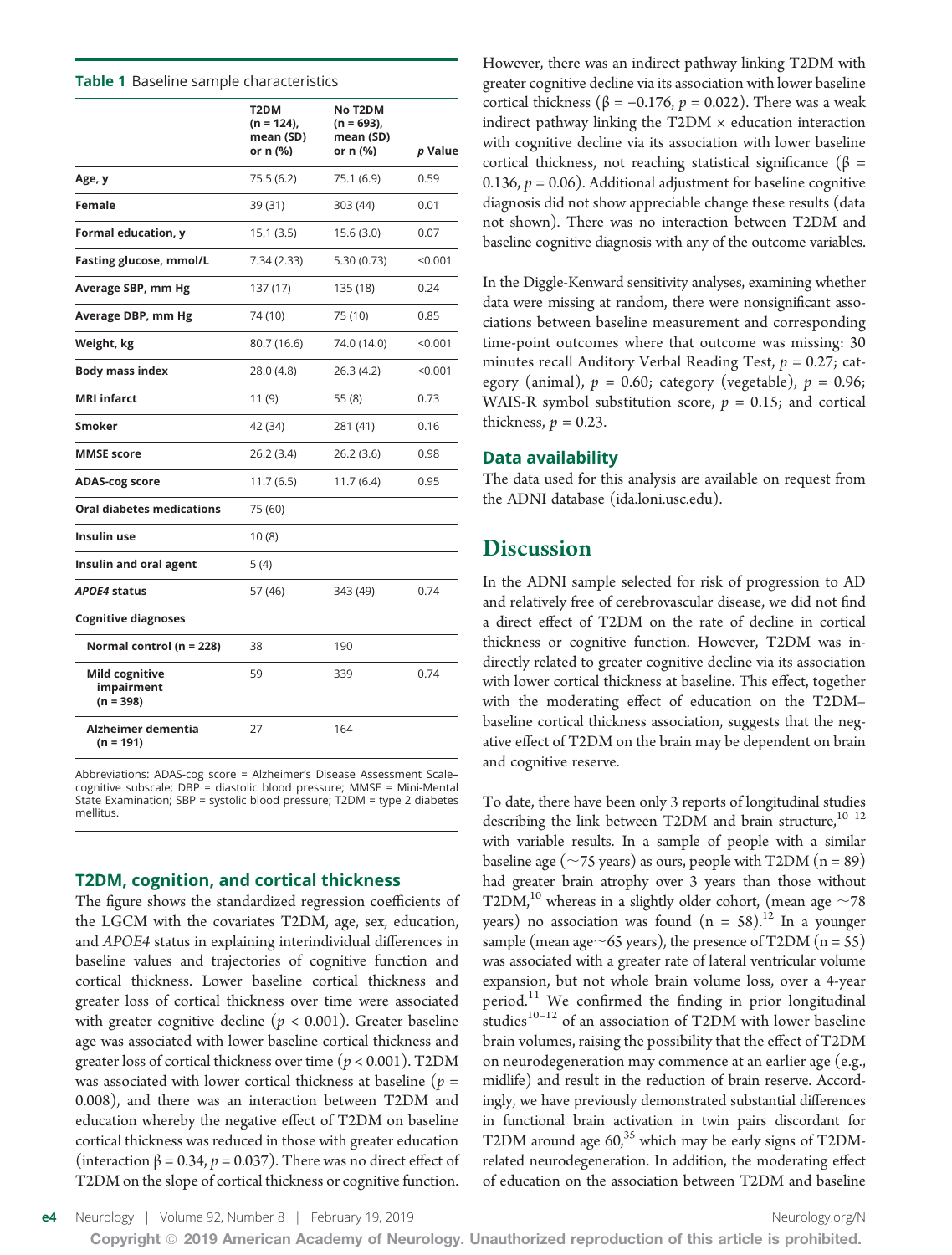| Variable <sup>a</sup>                 | <b>Imaging</b><br>available,<br>mean (SD)<br>or n (%) | Imaging<br>unavailable,<br>mean (SD)<br>or n (%) | р         |
|---------------------------------------|-------------------------------------------------------|--------------------------------------------------|-----------|
| 12 months, n                          | 620                                                   | 197                                              |           |
| Age, y                                | 75.0 (6.7)                                            | 75.6 (7.2)                                       | 0.83      |
| T2DM                                  | 87 (14)                                               | 37 (19)                                          | 0.11      |
| <b>Cognitively normal</b>             | 187 (30)                                              | 41 (21)                                          |           |
| Mild cognitive<br>impairment          | 308 (50)                                              | 90 (46)                                          | < 0.001   |
| Alzheimer disease                     | 125 (20)                                              | 66 (34)                                          |           |
| <b>Baseline cortical</b><br>thickness | 2.24 (0.14)                                           | 2.13(0.14)                                       | < 0.001   |
| 24 months, n                          | 487                                                   | 330                                              |           |
| Age, y                                | 75.2 (6.5)                                            | 75.2 (7.4)                                       | 0.53      |
| T2DM                                  | 60 (12)                                               | 64 (19)                                          | 0.06      |
| <b>Cognitively normal</b>             | 161 (33)                                              | 67 (20)                                          |           |
| Mild cognitive<br>impairment          | 229 (47)                                              | 169 (51)                                         | < 0.001   |
| Alzheimer disease                     | 97 (20)                                               | 94 (28)                                          |           |
| <b>Baseline cortical</b><br>thickness | 2.24 (0.13)                                           | 2.17(0.15)                                       | < 0.001   |
| 36 months, n                          | 302                                                   | 515                                              |           |
| Age, y                                | 75.0 (6.3)                                            | 75.3 (7.2)                                       | 0.64      |
| T2DM                                  | 43 (14)                                               | 81 (16)                                          | 0.57      |
| <b>Cognitively normal</b>             | 138 (46)                                              | 90 (17)                                          |           |
| Mild cognitive<br>impairment          | 163 (54)                                              | 235 (46)                                         | $<$ 0.001 |
| Alzheimer disease                     | 1 (0.3)                                               | 190 (37)                                         |           |
| <b>Baseline cortical</b><br>thickness | 2.27 (0.11)                                           | 2.18 (0.15)                                      | < 0.001   |
| 48 months, n                          | 198                                                   | 619                                              |           |
| Age, y                                | 74.9 (5.9)                                            | 75.3 (74.7)                                      | 0.52      |
| T2DM                                  | 24 (12)                                               | 100 (16)                                         | 0.17      |
| <b>Cognitively normal</b>             | 94 (47)                                               | 134 (22)                                         |           |
| <b>Mild cognitive</b><br>impairment   | 104 (53)                                              | 294 (64)                                         | < 0.001   |
| Alzheimer disease                     | 0(0)                                                  | 191 (31)                                         |           |
| <b>Baseline cortical</b><br>thickness | 2.28(0.11)                                            | 2.19(0.15)                                       | < 0.001   |
| 60 months, n                          | 56                                                    | 761                                              |           |
| Age, y                                | 74.9 (5.4)                                            | 75.2 (6.9)                                       | 0.60      |
| T2DM                                  | 8 (14)                                                | 116 (15)                                         | 0.85      |
| <b>Cognitively normal</b>             | 31 (55)                                               | 197 (26)                                         |           |

| Table 2 Characteristics of participants with and without |
|----------------------------------------------------------|
| MRI scans available at each time point                   |

| Table 2 Characteristics of participants with and without |
|----------------------------------------------------------|
| MRI scans available at each time point (continued)       |

| Variable <sup>a</sup>                 | <b>Imaging</b><br>available.<br>mean (SD)<br>or n (%) | Imaging<br>unavailable,<br>mean (SD)<br>or n (%) | р         |
|---------------------------------------|-------------------------------------------------------|--------------------------------------------------|-----------|
| Mild cognitive<br>impairment          | 25 (45)                                               | 373 (49)                                         | $<$ 0.001 |
| Alzheimer disease                     | 0(0)                                                  | 191 (25)                                         |           |
| <b>Baseline cortical</b><br>thickness | 2.29(0.12)                                            | 2.21(0.14)                                       | < 0.001   |

Abbreviation: T2DM = type 2 diabetes mellitus.

<sup>a</sup> Refers to characteristics at Alzheimer's Disease Neuroimaging Initiative baseline.

cortical thickness in the present study is also supportive of a role for cognitive reserve<sup>36</sup> in protecting against the adverse effect of T2DM on neuronal health.

Surprisingly, in the present study, in spite of studying a sample of people at a high risk of dementia, we did not find a direct effect of T2DM on decline in cortical thickness or cognitive decline. Our sample was clearly at low cerebrovascular risk compared with previous studies<sup>10,11</sup> (lower stroke prevalence and lower blood pressure), and this relative lack of vascular disease may have masked direct effects of T2DM on decline in cortical thickness and cognitive function. Supporting the importance of cerebrovascular disease in T2DM-related dementia, investigators of a recent large autopsy study  $(n =$ 2,365, mean age 89 years) reported that diabetes was associated with a greater burden of brain infarcts, and that the combination of diabetes and infarcts was associated with lower cognitive scores at the end of life than either infarcts or diabetes alone. $37$  It is thus possible that the combination of T2DM and cerebrovascular disease may be required to cause greater brain atrophy during old age even in those at high risk of AD dementia. Apart from the potential contribution of cerebrovascular disease, an interesting question that is often raised is whether the T2DM–dementia relationship is influenced by amyloid pathology, as usually seen in AD dementia. Consistent with a non-AD process, we found no interaction between T2DM and APOE4 genotype in predicting decline in cortical thickness or cognitive function. Accordingly, we<sup> $\prime$ </sup> and others38–<sup>40</sup> have previously not found associations between T2DM and brain or CSF amyloid levels. Thus, T2DM may contribute to neuronal loss by its additive effects on agerelated neurodegeneration (e.g., suspected non-Alzheimer pathophysiology or primary age-related tauopathy), by mechanisms including neuroinflammation, glycation, or insulin-signaling.<sup>41</sup> An additional possibility is that the relationship between metabolic health and brain aging may even exist before the onset (formal diagnosis) of T2DM, the latter being a constellation of features (hyperglycemia, insulin resistance, hypertension, adiposity), each of which can have individual contributions to brain health. We could not address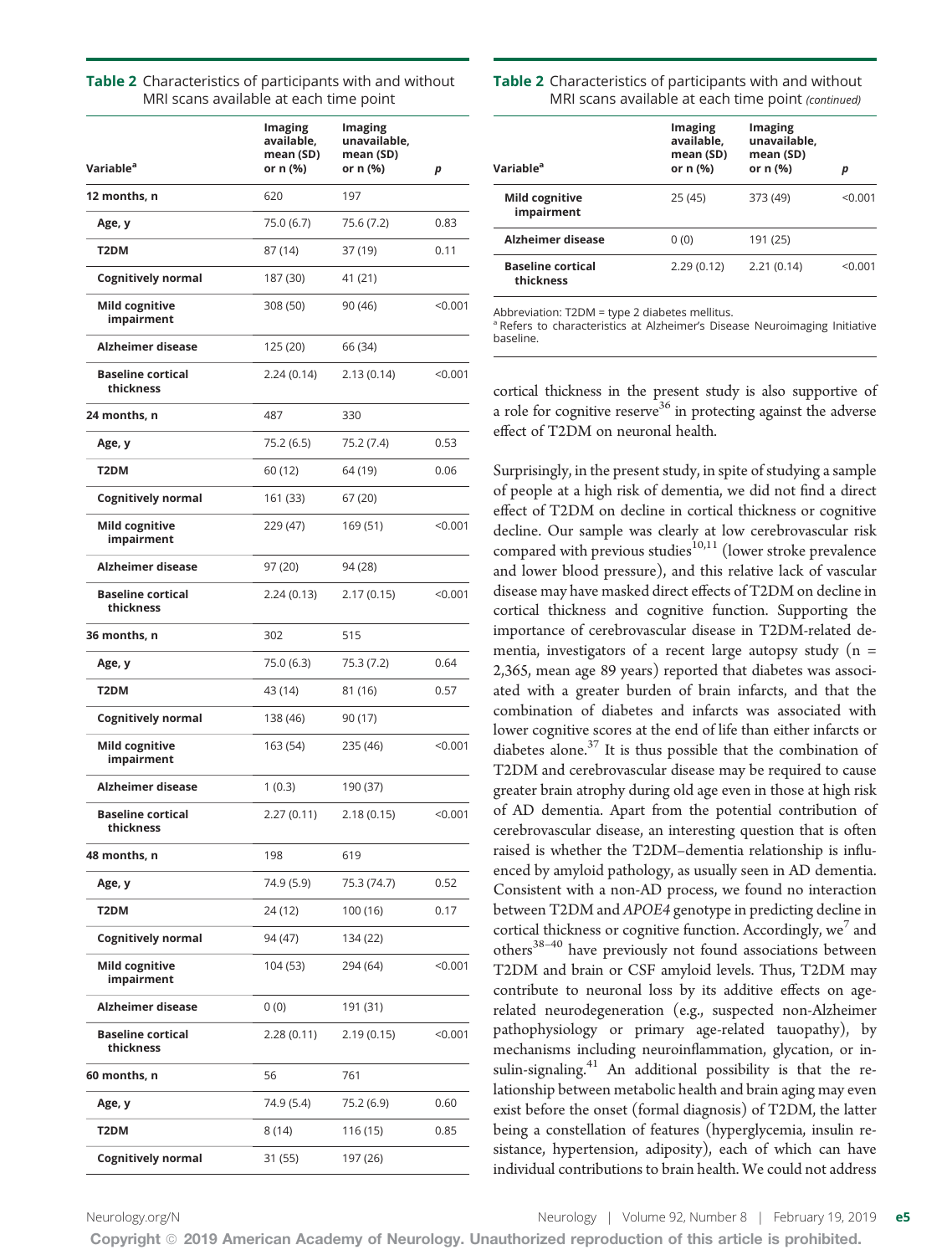**Figure** Change in cognitive function



Statistically significant cross-sectional and longitudinal associations between covariables, cortical thickness, and cognitive function. β = standardized β coefficient; SE = standard error; ns = not statistically significant, i.e.,  $p > 0.05$ ,  $\star p < 0.05$ ,  $\star \star p < 0.01$ .

the contributions of these factors to cognitive decline in this study. Finally, it is also possible that those at genetic risk for T2DM are somehow primed to also develop accelerated brain aging, a scenario of shared risk rather than direct causality. Such questions could be addressed in specially designed cohorts beginning at birth or young age.

There are limitations to our study apart from the low cerebrovascular load in our sample. Sample attrition may explain some of our findings. At each time point, cognitively normal participants were more likely to have an MRI performed than those with cognitive impairment. Such attrition of the most impaired participants in longitudinal studies is well-recognized $42$  and this bias may have reduced the ability to detect a direct effect of T2DM on the rate of cortical thickness or cognitive decline. Hence our results do not conclusively rule out a direct contribution of T2DM to a decline in cortical thickness or cognitive function. The number of participants with T2DM was not high to begin with, and declined over time, potentially reducing study power to detect differences. To reduce the effect of attrition, we used a robust multiple imputation technique that took into account the greater risk of missing data in people with diabetes, cognitive impairment, and lower cortical thickness and performed sensitivity analyses that while not definitive, suggest that our assumption that data were missing at random was valid.<sup>43</sup> Because of declining numbers, and the even smaller proportion of people who may have undergone CSF assays, we were unable to link changes in CSF amyloid or tau with T2DM and our other measures of interest. As the primary objectives of ADNI were not related

to the study of T2DM, information regarding duration of T2DM and glucose control were unavailable, and these would have provided extra information in exploring whether diabetes management affected the reported relationships. It is also possible that people with T2DM in our study had other unmeasured factors that reduced their risk of cerebrovascular disease and as such, limit the generalizability of our results. Our study also has a number of important strengths. We used a well-characterized sample with objectively defined T2DM, and adopted established approaches to imaging analysis blinded to T2DM status. With our LGCM approach, we were able to provide a simultaneous estimate of effects of several exposures, and generate standardized coefficients to provide a comparative picture of the magnitude of contributions for each relevant exposure. For example, as shown in the figure, the strength of the association between T2DM and baseline cortical thickness was larger than that of the APOE4 genotype and baseline cortical thickness.

Our results suggest that T2DM may contribute to cognitive decline indirectly via its association with lower baseline cortical thickness, potentially because of reduction in brain reserve. Greater education, a proxy of cognitive reserve, may protect against the expression of T2DM-related cognitive decline. Finally, the expression of T2DM-related cognitive decline during old age may be more evident in people with a higher risk or load of cerebrovascular disease. Thus, enhancing reserve and preventing cerebrovascular disease may be worthwhile avenues to prevent future cognitive decline in people with T2DM.

e6 Neurology | Volume 92, Number 8 | February 19, 2019 [Neurology.org/N](http://neurology.org/n)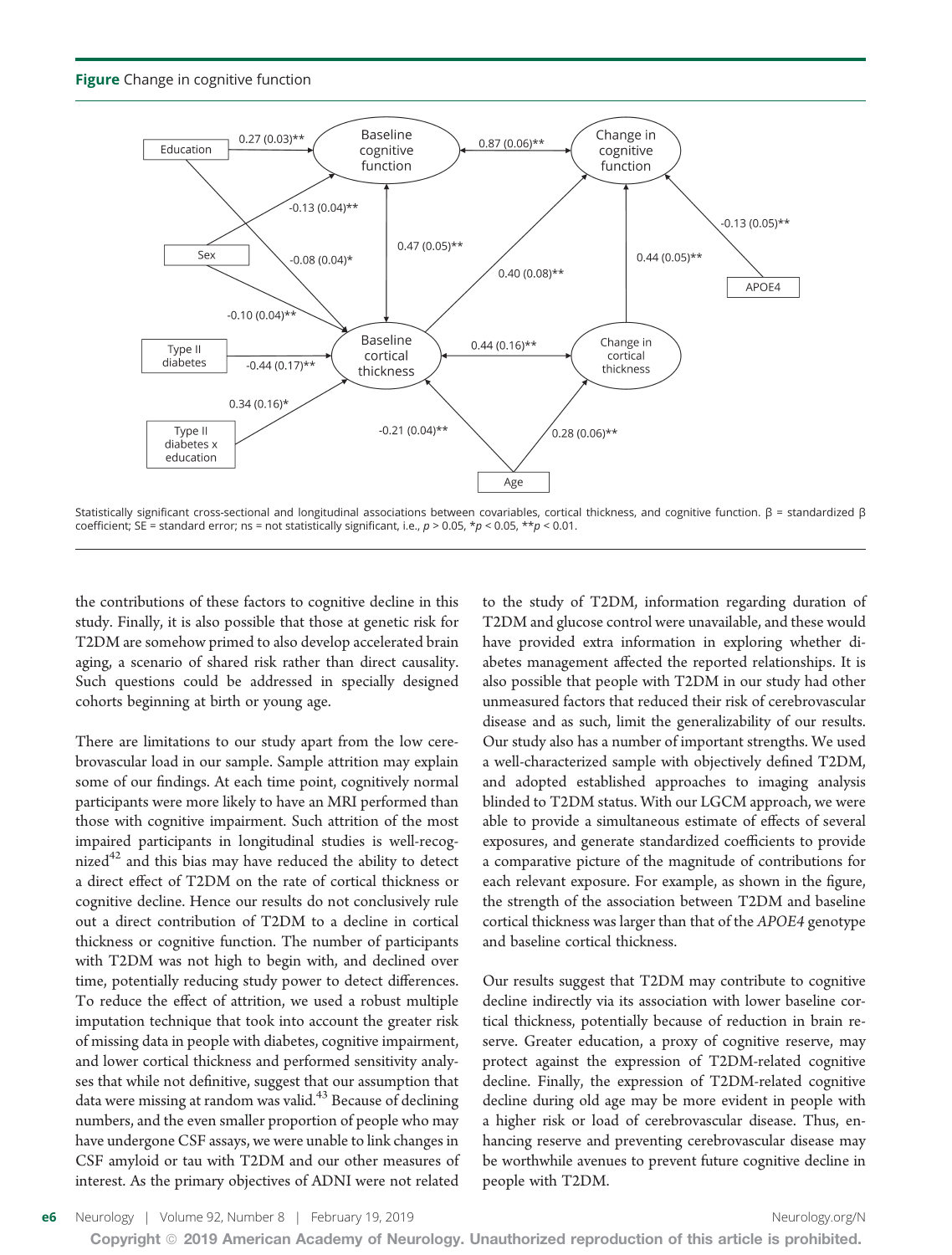## Author contributions

Statistical analysis was performed by W. Wang, R. Beare, and C. Moran. C. Moran conceived the idea for the study, conducted the analysis, and wrote the original draft of the manuscript. R. Beare conducted the analysis and contributed to the writing of the manuscript. W. Wang conducted the analysis and contributed to the writing of the manuscript. M. Callisaya contributed to the writing of the manuscript. V. Srikanth conceived the idea for the study and contributed to the writing of the manuscript.

#### Study funding

Data collection and sharing for this project was funded by the Alzheimer's Disease Neuroimaging Initiative (ADNI) (NIH grant U01 AG024904) and DOD ADNI (Department of Defense award number W81XWH-12-2-0012). ADNI is funded by the National Institute on Aging, the National Institute of Biomedical Imaging and Bioengineering, and through contributions from the following: AbbVie; Alzheimer's Association; Alzheimer's Drug Discovery Foundation; Araclon Biotech; BioClinica, Inc.; Biogen; Bristol-Myers Squibb Company; CereSpir, Inc.; Cogstate; Eisai Inc.; Elan Pharmaceuticals, Inc.; Eli Lilly and Company; EuroImmun; F. Hoffmann-La Roche Ltd. and its affiliated company Genentech, Inc.; Fujirebio; GE Healthcare; IXICO Ltd.; Janssen Alzheimer Immunotherapy Research & Development, LLC; Johnson & Johnson Pharmaceutical Research & Development LLC; Lumosity; Lundbeck; Merck & Co., Inc.; Meso Scale Diagnostics, LLC; NeuroRx Research; Neurotrack Technologies; Novartis Pharmaceuticals Corporation; Pfizer Inc.; Piramal Imaging; Servier; Takeda Pharmaceutical Company; and Transition Therapeutics. The Canadian Institutes of Health Research is providing funds to support ADNI clinical sites in Canada. Private sector contributions are facilitated by the Foundation for the NIH ([fnih.org](http://www.fnih.org)). The grantee organization is the Northern California Institute for Research and Education, and the study is coordinated by the Alzheimer's Therapeutic Research Institute at the University of Southern California. ADNI data are disseminated by the Laboratory for Neuro Imaging at the University of Southern California.

#### **Disclosure**

C. Moran is a recipient of an NMRC-ARC Dementia Research Development Fellowship. R. Beare is a recipient of NHMRC project grants. W. Wang reports no disclosures relevant to the manuscript. M. Callisaya is a recipient of an Alzheimer's Australia Research Foundation Grant & NHMRC Early Career Fellowship. V. Srikanth is a recipient of a National Health and Medical Research Council (NHMRC) Practitioner Fellowship and NHMRC project grants. Go to [Neurology.org/N](http://n.neurology.org/lookup/doi/10.1212/WNL.0000000000006955) for full disclosures.

## Publication history

Received by Neurology April 30, 2018. Accepted in final form October 13, 2018.

#### References

- 1. Peila R, Rodriguez BL, Launer LJ. Type 2 diabetes, APOE gene, and the risk for dementia and related pathologies: the Honolulu-Asia Aging Study. Diabetes 2002;51: 1256–1262.
- 2. Biessels GJ, Staekenborg S, Brunner E, Brayne C, Scheltens P. Risk of dementia in diabetes mellitus: a systematic review. Lancet Neurol 2006;5:64–74.
- 3. Crane PK, Walker R, Hubbard RA, et al. Glucose levels and risk of dementia. N Engl J Med 2013;369:540–548.
- 4. Livingston G, Sommerlad A, Orgeta V, et al. Dementia prevention, intervention, and care. Lancet 2017;390:2673–2734.
- 5. van Harten B, de Leeuw FE, Weinstein HC, Scheltens P, Biessels GJ. Brain imaging in patients with diabetes: a systematic review. Diabetes Care 2006;29:2539–2548.
- 6. McCrimmon RJ, Ryan CM, Frier BM. Diabetes and cognitive dysfunction. Lancet 2012;379:2291–2299.
- 7. Moran C, Beare R, Phan TG, et al. Type 2 diabetes mellitus and biomarkers of neurodegeneration. Neurology 2015;85:1123–1130.
- 8. Moran C, Phan TG, Chen J, et al. Brain atrophy in type 2 diabetes: regional distribution and influence on cognition. Diabetes Care 2013;36:4036–4042.
- 9. Ganmore I, Beeri MS. Magnitude and trajectories of cognitive dysfunction in type 2 diabetes mellitus. In: Srikanth V, Arvanitakis Z, eds. Type 2 Diabetes and Dementia. London: Academic Press; 2018.
- 10. van Elderen SG, de Roos A, de Craen AJ, et al. Progression of brain atrophy and cognitive decline in diabetes mellitus: a 3-year follow-up. Neurology 2010;75:997–1002.
- 11. de Bresser J, Tiehuis AM, van den Berg E, et al. Progression of cerebral atrophy and white matter hyperintensities in patients with type 2 diabetes. Diabetes Care 2010;33: 1309–1314.
- 12. Espeland MA, Bryan RN, Goveas JS, et al. Influence of type 2 diabetes on brain volumes and changes in brain volumes: results from the Women's Health Initiative Magnetic Resonance Imaging studies. Diabetes Care 2013;36:90–97.
- 13. Moran C, Beare R, Phan T, et al. Neuroimaging and its relevance to understanding pathways linking diabetes and cognitive dysfunction. J Alzheimer's Dis 2017;59: 405–419.
- 14. Apostolova LG, Hwang KS, Andrawis JP, et al. 3D PIB and CSF biomarker associations with hippocampal atrophy in ADNI subjects. Neurobiol Aging 2010;31: 1284–1303.
- 15. McKhann G, Drachman D, Folstein M, Katzman R, Price D, Stadlan EM. Clinical diagnosis of Alzheimer's disease: report of the NINCDS-ADRDA Work Group under the auspices of Department of Health and Human Services Task Force on Alzheimer's Disease. Neurology 1984;34:939–944.
- 16. Petersen RC, Aisen PS, Beckett LA, et al. Alzheimer's Disease Neuroimaging Initiative (ADNI): clinical characterization. Neurology 2010;74:201–209.
- 17. Morris JC. The Clinical Dementia Rating (CDR): current version and scoring rules. Neurology 1993;43:2412–2414.
- 18. Hachinski VC, Iliff LD, Zilhka E, et al. Cerebral blood flow in dementia. Arch Neurol 1975;32:632–637.
- 19. American Diabetes A. Standards of medical care in diabetes: 2010. Diabetes Care 2010;33(suppl 1):S11–S61.
- 20. Jack CR Jr, Bernstein MA, Fox NC, et al. The Alzheimer's Disease Neuroimaging Initiative (ADNI): MRI methods. J Magn Reson Imaging 2008;27:685–691.
- 21. Risacher SL, Saykin AJ, West JD, Shen L, Firpi HA, McDonald BC. Baseline MRI predictors of conversion from MCI to probable AD in the ADNI cohort. Curr Alzheimer Res 2009;6:347–361.
- 22. ADNI. MRI acquisition. Available at: [adni.loni.usc.edu/methods/mri-analysis/mri](http://adni.loni.usc.edu/methods/mri-analysis/mri-pre-processing/)[pre-processing/.](http://adni.loni.usc.edu/methods/mri-analysis/mri-pre-processing/) Accessed October 12, 2013.
- 23. ADNI. ADNI General Procedures Manual 2013. Available at: [adni.loni.usc.edu/wp](http://adni.loni.usc.edu/wp-content/uploads/2010/09/ADNI_GeneralProceduresManual.pdf)[content/uploads/2010/09/ADNI\\_GeneralProceduresManual.pdf.](http://adni.loni.usc.edu/wp-content/uploads/2010/09/ADNI_GeneralProceduresManual.pdf) Accessed July 25, 2017.
- 24. Lezak M. Neuropsychological Assessment. 4th ed. New York: Oxford University Press; 2004.
- 25. Kline R. Principles and Practice of Structural Equation Modeling (4th Edition). 4th ed. New York: Guilford Press; 2015.
- 26. Stuart EA, Azur M, Frangakis C, Leaf P. Multiple imputation with large data sets: a case study of the children's mental health initiative. Am J Epidemiol 2009;169: 1133–1139.
- 27. Schafer JL, Olsen MK. Multiple imputation for multivariate missing-data problems: a data analyst's perspective. Multivariate Behav Res 1998;33:545.
- 28. Allison PD. Missing data techniques for structural equation modeling. J Abnormal Psychol 2003;112:545–557.
- 29. Rubin DB. Multiple Imputation for Nonresponse in Surveys. New York: Wiley; 1987.
- 30. Curran PJ, Bauer DJ. The disaggregation of within-Person and between-Person effects in longitudinal models of change. Annu Rev Psychol 2011;62:583–619.
- 31. Muthén LK, Muthén BO. Mplus User's Guide, 6th ed. Los Angeles: Muthén & Muthén; 1998–2017. Available at: [statmodel.com/ugexcerpts.shtml.](http://www.statmodel.com/ugexcerpts.shtml) Accessed August 28, 2018.
- 32. Asparouhov T, Muthén BO. Multiple Imputation With Mplus. 2010. Available at: [statmodel.com/download/Imputations7.pdf.](http://statmodel.com/download/Imputations7.pdf) Accessed August 28, 2018.
- 33. Diggle P, Kenward MG. Informative drop-out in longitudinal data analysis. J R Stat Soc Ser C (Appl Stat) 1994;43:49–93.
- 34. IBM SPSS Statistics for Windows, version 25.0 [computer program]. Armonk: IBM; 2018.
- 35. Wood AG, Chen J, Moran C, et al. Brain activation during memory encoding in type 2 diabetes mellitus: a discordant twin pair study. J Diabetes Res 2016;2016:3978428.